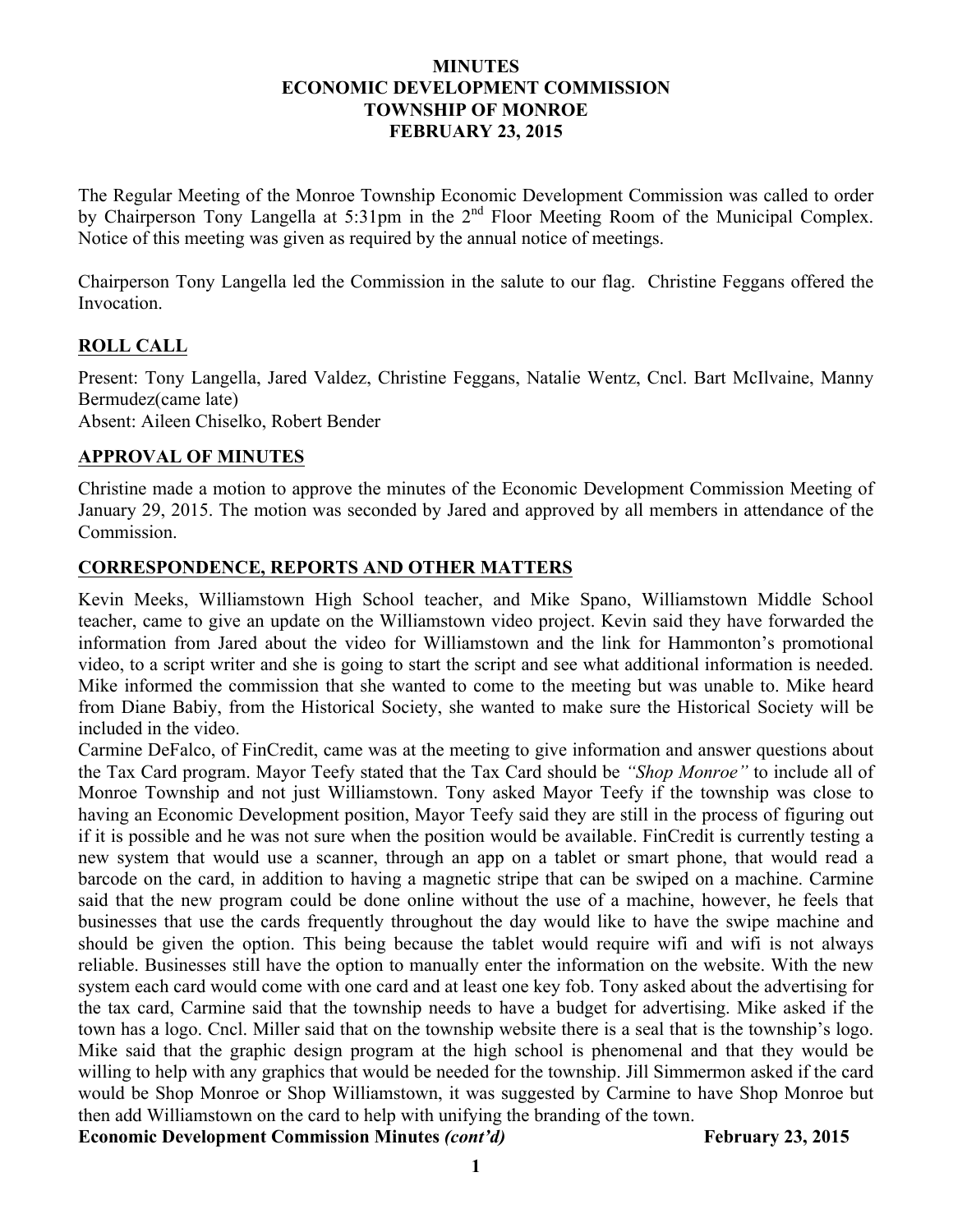# **CORRESPONDENCE, REPORTS AND OTHER MATTERS** *(cont'd)*

Jared asked if FinCredit sells any of the residents' information. Carmine replied that they do not sell any information, they do however supply the businesses with the email addresses of the residents that shop at their business for marketing purposes. Carmine said that some chains stores may participate in the tax card program. Carmine also said that all the funds that are collected weekly from businesses are deposited into a dedicated account for Monroe Township only. Christine said that she is the Community Development director at St. Matthews and with their large member number they can help spread the word about the tax card. Carmine also stated that the church members could all use the church phone number as a fundraising tool for the church. Carmine said that the tax card program will not help a failing business but it is an additional tool for businesses to advertise and offer customers a discount.

Tony asked what the commission thought about moving forward with the tax card or waiting until the new program was ready to launch. The consensus was to not wait, Jared brought up the fact that there is no one currently employed by the township that is going to be the point person and Carmine stated that is important to the success of the program. Ernie Carbone, of the Main Street Committee, said that he has felt a positive shift from the current administration and thinks that things are moving aggressively. Natalie suggested that if there wasn't going to be a township EDC person that we need to decide as a commission how to get the businesses together to sign up to participate in the program. The businesses that were on board have heard from Carmine, but not from the township. Jill suggested a meeting with incentives to have businesses want to come and sign up.

Ernie Carbone, of the Main Street Committee, explained that the committee is made up of primarily Main St. business owners. They have four sub-committees within their committee: public safety and development, marketing and real estate, legal and financing, communication and historical. The whole idea is to change the image as quickly as possible. Captain Rumpf will be assisting with the supplying monthly crime statistics. Lori Hudson, of the Grand Theater, will be contacting Rowan for marketing, Jill Simmermon is on for real estate. Three members of council and Attorney Chuck Fiore are on the legal and financing committee. Nicole Delaney will be on for the historical society. Jill Simmermon is the liaison for the Main Street Committee to the Economic Development Commission.

Jared asked if Ernie or Jill had ideas for the Main Street banners. Main Street heart of Williamstown is the brand they are using. Jared said that Jason, of Astro Signs, said that other banners have had monumental buildings in the background of the banner. Ernie suggested the Hoffer house and library, Jill and Christine suggested the Grand Theater. Jared said that he would invite Jason to the March meeting to discuss the banner designs.

Advance Auto is doing to spotlight on business for February.

#### Economic Development Commission Minutes *(cont'd)* February 23, 2015